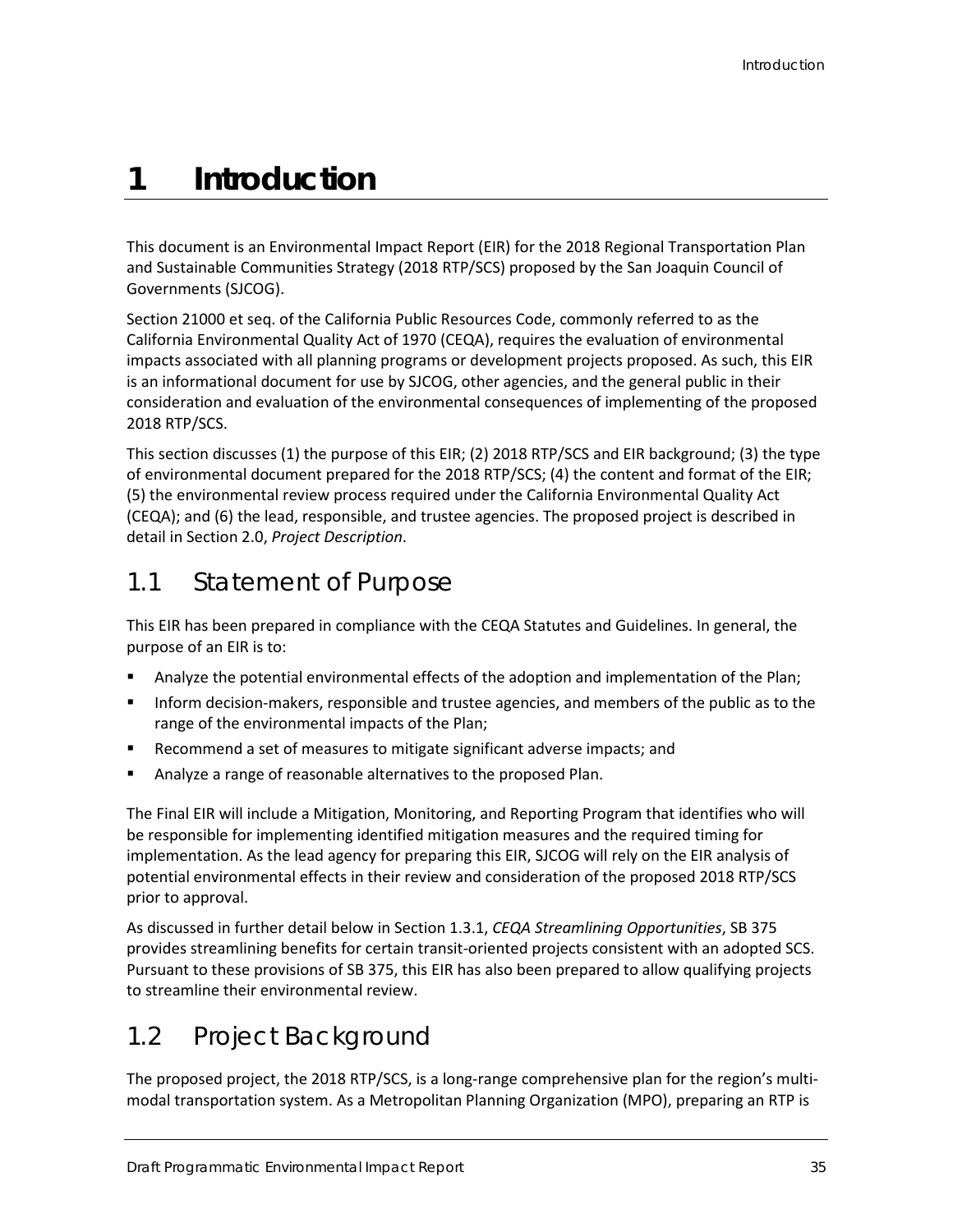#### San Joaquin Council of Governments **2018 Regional Transportation Plan/ Sustainable Communities Strategy**

one of San Joaquin Council of Governments' (SJCOG) primary statutory responsibilities under federal and state law. Implementation of an RTP is the mechanism used in California by both MPOs and Regional Transportation Planning Agencies (RTPAs) to conduct long-range planning (at least 20 years in to the future) in their regions. SJCOG must adopt an updated RTP every four years, or more frequently, if the region is to receive federal and state transportation dollars for public transit, streets/roads, and bicycle and pedestrian improvements. SJCOG adopted the 2014 RTP in June 2014; it provides a long-range plan for transportation in San Joaquin County. In 2008, California enacted the Sustainable Communities and Climate Protection Act, also known as Senate Bill 375 (SB 375), which requires MPOs to include a Sustainable Communities Strategy (SCS) element in their RTP updates. The 2014 RTP was the first SJCOG plan to include the SCS. The California Air Resources Board (CARB) provided greenhouse gas reductions targets for the preparation of the 2014 RTP, setting the targets at a 5 percent per capita reduction by 2020 and 10 percent per capita reduction by 2035 from year 2005 levels. The 2014 RTP/SCS met those targets. For San Joaquin County, the current per-capita emission reduction targets set by CARB are a five (5) percent reduction relative to 2005 levels by 2020, and a 10 percent reduction from 2005 levels by 2035.

In compliance with the CEQA Guidelines (Section 15063), SJCOG, as the Lead Agency responsible for the 2018 RTP/SCS, solicited preliminary public agency comments on the project through distribution of a Notice of Preparation (Appendix A) and receipt of public comments during a scoping meeting held at the following location:

- Stockton, California, on March 30, 2017 from 4:00 PM to 7:30 PM at the San Joaquin Council of Governments office, 555 East Weber Avenue
- **Adriana Lopez and Mary Meninga**. The commenters discussed the heavy truck traffic on Lathrop Road and concern over the potential designation of Lathrop Road as a Surface Transportation Assistance Act (STAA) truck route. [STAA trucks are longer than California legal trucks and therefore have specific designated routes in California.]

SJCOG received several comment letters on the NOP. A copy of each letter is provided in Appendix A and the letters are summarized below. In addition to the summaries below, SJCOG received a letter from the State Clearinghouse stating that SJCOG completed the NOP environmental review process.

- **Adriana Lopez and Mary Meninga**. The commenters discuss their concerns relating to the existing conditions of Lathrop Road, and the potential impacts from future road widening or proposed STAA truck designation for Lathrop Road from I-5 to Highway 99. The commenters concerns, as specified in the letter, pertain to the following issues: safety, police enforcement, hazardous emissions, noise and vibrations, and available alternate routes.
- **Mary Meninga**. The commenter's letter is a follow up to the joint letter summarized above. The commenter further discusses safety risks regarding the STAA designation of Lathrop Road. In addition, the commenter mentions schools, community activity centers/facilities that may be adversely affected.
- **Delta Stewardship Council (DSC).** The DSC indicated their desire to provide input regarding consistency of the 2018 RTP/SCS with the Delta Plan. Pursuant to the Water Code Section 85212, the DSC will be required to review the RTP/SCS for consistency with the Delta Plan. The DSC also suggested the RTP/SCS promote coequal goals of the plans by addressing water supply reliability, and provided guidance on protecting the Delta as a place. The letter specifically references environmental issue areas such as land use and planning, biological resources, and hydrology and water quality.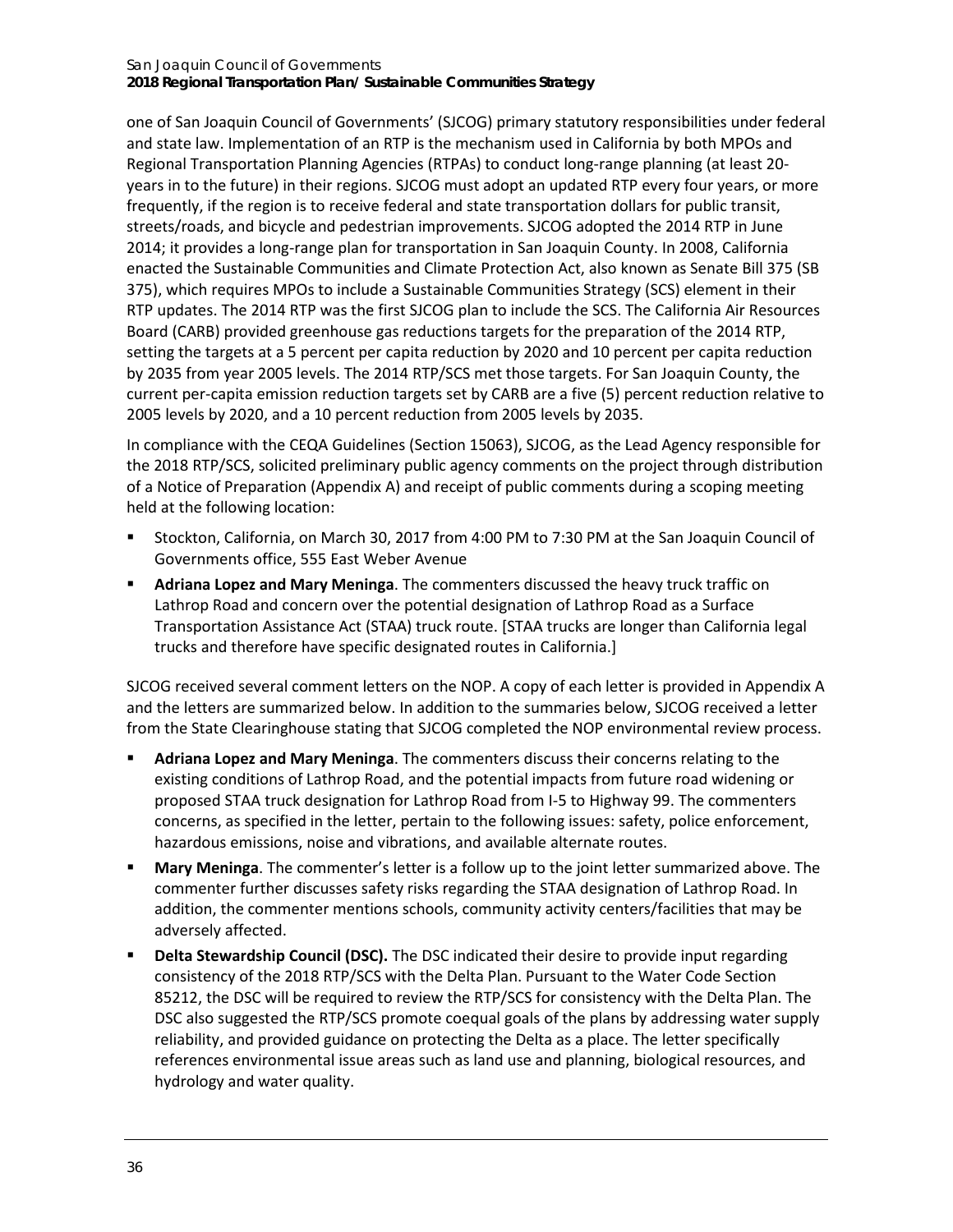- **Margaret Luevano.** The commenter stated their concerns with safety and congestion issues with Lathrop Road.
- **Native American Heritage Commission.** The Commission outlines the AB 52 and SB 18 consultation requirements, as they relate to the CEQA review process. The Commission indicated that the 2018 RTP/SCS is subject to both AB 52 and SB 18 requirements.
- **Central Valley Regional Water Quality Control Board.** The Central Valley Water Board provided comments related to water protection processes. Specifically, the letter provided the requirements for Construction Storm Water General Permits, Phase I and II Municipal Separate Storm Sewer System (MS4) Permits, Industrial Storm Water General Permits, Clean Water Act Section 404 Permits, Clean Water Act Section 401 Permits, Dewatering Permits, Irrigated Lands Regulatory Program, and Waste Discharge.

## 1.3 Type of Environmental Document

This document is a Program EIR. Section 15168(a) of the CEQA Guidelines states that:

"A Program EIR is an EIR which may be prepared on a series of actions that can be characterized as one large project and are related either: (1) geographically; (2) as logical parts in a chain of contemplated actions; (3) in connection with issuance of rules, regulations, plans, or other general criteria, to govern the conduct of a continuing program; or (4) as individual activities carried out under the same authorizing statutory or regulatory authority and having generally similar environmental effects which can be mitigated in similar ways."

As a programmatic document, this EIR presents a countywide assessment of the impacts of the proposed 2018 RTP/SCS. Analysis of site-specific impacts of individual projects is not the intended use of a program EIR. Many specific projects are not currently defined to the level that would allow for such an analysis. Individual specific environmental analysis of each project will be undertaken as necessary by the appropriate implementing agency prior to each project being considered for approval. Because the act of adopting the 2018 RTP/SCS would not, in itself, result in the implementation of transportation system improvements projects or programs identified in this document, no environmental impacts would be directly associated with this action. This program EIR serves as a first-tier environmental document under CEQA supporting second-tier environmental documents for:

- **Transportation projects developed during the engineering design process; and**
- **Residential or mixed use projects and transit priority projects consistent with the SCS.**

Project sponsors implementing subsequent projects would undertake future environmental review for projects in the proposed 2018 RTP/SCS. These agencies would include the San Joaquin County and the cities and local jurisdictions within the County. Other project implementing agencies may include public transit providers, and other public agencies such as the California Department of Transportation (Caltrans), among others. All of these agencies, as well as the SJCOG member agencies, would be able to prepare subsequent environmental documents that incorporate by reference the appropriate information from this program EIR regarding secondary effects, cumulative impacts, broad alternatives, and other relevant factors. If the lead agency finds that implementation of a later activity would have no new effects and that no new mitigation measures would be required, that activity would require no additional CEQA review. Where subsequent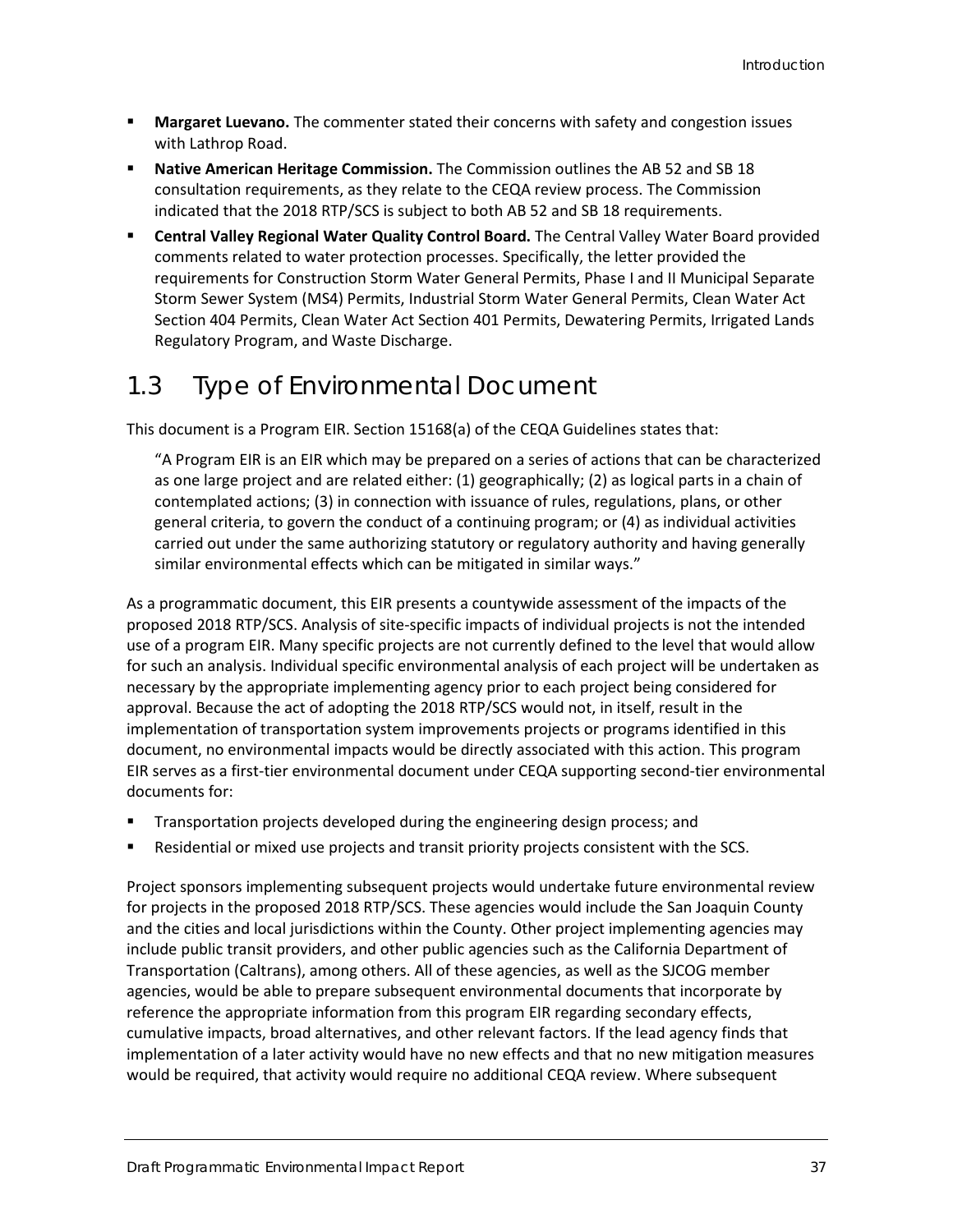#### San Joaquin Council of Governments **2018 Regional Transportation Plan/ Sustainable Communities Strategy**

environmental review is required, such review would focus on project-specific significant effects peculiar to the project, or its site, that have not been considered in this program EIR.

Section 15151 of the CEQA Guidelines provides the following standards related to the adequacy of an Environmental Impact Report:

"An Environmental Impact Report should be prepared with a sufficient degree of analysis to provide decision-makers with information which enables them to make a decision which intelligently takes account of environmental consequences. An evaluation of the environmental effects of a proposed project need not be exhaustive, but the sufficiency of an EIR is to be reviewed in light of what is reasonably feasible. Disagreement among experts does not make an EIR inadequate, but the EIR should summarize the main points of disagreement among experts. The courts have looked not for perfection; but for adequacy, completeness, and a good faith effort at full disclosure."

Section 15146 of the CEQA Guidelines further provides the following additional standards related to the adequacy of an Environmental Impact Report:

The degree of specificity required in an EIR will correspond to the degree of specificity involved in the underlying activity which is described in the EIR.

- (a) An EIR on a construction project will necessarily be more detailed in the specific effects of the project than will be an EIR on the adoption of a local general plan or comprehensive zoning ordinance because the effects of the construction can be predicted with greater accuracy.
- (b) An EIR on a project such as the adoption or amendment of a comprehensive zoning ordinance or a local general plan should focus on the secondary effects that can be expected to follow from the adoption, or amendment, but the EIR need not be as detailed as an EIR on the specific construction projects that might follow.

### 1.3.1 CEQA Streamlining Opportunities

If the 2018 RTP/SCS is adopted and the program EIR is certified by SJCOG, the California Air Resources Board (CARB) must then confirm that the RTP/SCS, if implemented, would achieve the greenhouse gas emission reduction targets required by AB 32 and SB 375. Upon making this determination, a number of streamlining benefits may become available to lead agencies that carry out or approve future projects contemplated by the 2018 RTP/SCS.

For a lead agency to take advantage of many of the potential streamlining benefits associated with the SCS, it must be considered a Transit Priority Project that is consistent with the general use designation, density, building intensity, and applicable policies specified for the project area in the SCS and meets the other statutory requirements outlined in Pub. Res. Code §§ 21155 et seq.

### *1.3.1.1 Streamlining Under SB 375*

SB 375 provides streamlining benefits for Transit Priority Projects (TPP). A TPP is a project that meets all of the criteria summarized below. For the purposes of this EIR, geographic areas that meet the TPP requirements are referred to as Transit Priority Areas (TPAs).

- Consistent with the general land use designation, density, building intensity, and applicable policies specified for the project area in the SCS;
- Located within half a mile of a major transit stop or high-quality transit corridor;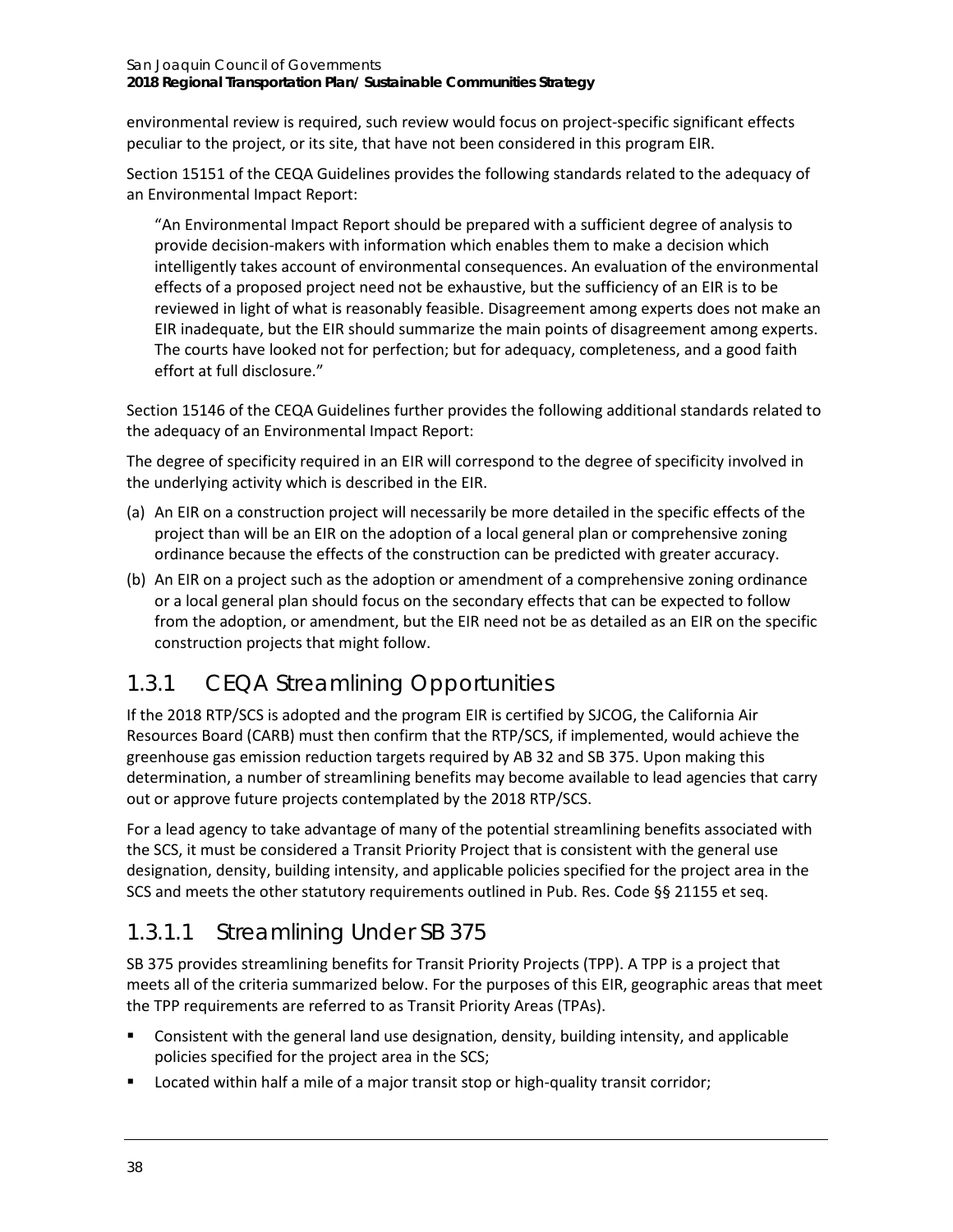- Comprised of at least 50 percent residential use based on total building square footage, or as little as 26 percent residential use if the project has a floor area ratio of not less than 0.75; and
- Built out with a minimum of 20 dwelling units per acre (PRC § 21155).

One of three potential streamlining benefits may apply to a TPP pursuant to SB 375, as described below.

First, TPPs that meet a detailed list of criteria set forth in PRC Section 21155.1 are statutorily exempt from CEQA. Due to the extensive list of criteria that must be met to achieve this exemption, the exemption may only be available in limited circumstances.

Second, a TPP that does not qualify for the statutory exemption may be eligible to comply with CEQA using a Sustainable Communities Environmental Assessment (SCEA). An SCEA is similar to a streamlined negative declaration or mitigated negative declaration that requires a 30-day public review period (rather than the otherwise available 20-day public review period). An SCEA is available for a TPP that does not result in any potentially significant environmental impacts after mitigation and that has incorporated all feasible mitigation measures, performance standards, or criteria set forth in the prior applicable EIRs including the EIR for the RTP/SCS. An SCEA is not required to discuss (1) growth inducing impacts, or (2) any project specific or cumulative impacts from cars and light-duty truck trips generated by the project on global warming or the regional transportation network (PRC Sections 21155.2 (b)(1), 21159.28 (a)). Additionally, unlike a negative declaration or mitigated negative declaration, a lead agency's decision to approve a TPP based on an SCEA is reviewed, if challenged, by a court under the substantial evidence standard (PRC Section 21155.2(b)(7)).

Third, a TPP that will result in one or more potentially significant impacts after mitigation may be reviewed using a tiered TPP EIR as established by PRC Section 21155.2(c). A tiered TPP EIR is only required to address the significant or potentially significant effects of the TPP on the environment and is not required to include a discussion of (1) growth inducing impacts, (2) any project specific or cumulative impacts from cars and light duty truck trips generated by the project on global warming or the regional transportation network, (3) cumulative effects that have been adequately addressed and mitigated in prior applicable certified EIRs, (4) off-site alternatives, or (5) a reduced density alternative to address effects of car and light truck trips generated by the TPP (PRC Sections 21155.2 (c), 21159.28(a) and (b)).

In addition to the benefits provided for TPPs, SB 375 provides streamlining benefits for residential or mixed use residential projects, as defined in PRC Section 21159.28(d), that are consistent with the use designation, density, building intensity, and applicable policies specified for the project area in the SCS. Projects eligible for streamlining must incorporate mitigation measures required by an applicable prior environmental document, such as this EIR if it is certified by SJCOG. EIRs for qualifying residential or mixed-use residential projects are not required to include a discussion of (1) growth inducing impacts, (2) any project specific or cumulative impacts from cars and light-duty truck trips generated by the project on global warming or the regional transportation network, or (3) a reduced density alternative to address effects of car and light truck trips generated by the project (PRC Section 21159.28 (a)-(b)).

Projects that qualify to use the SB 375 CEQA streamlining benefits would still need to obtain discretionary permits or other approvals from the lead agency and the local jurisdiction, in accordance with local codes and procedures, including any agreements related to zoning, design review, use permits, and other local code requirements. The streamlining only applies to the CEQA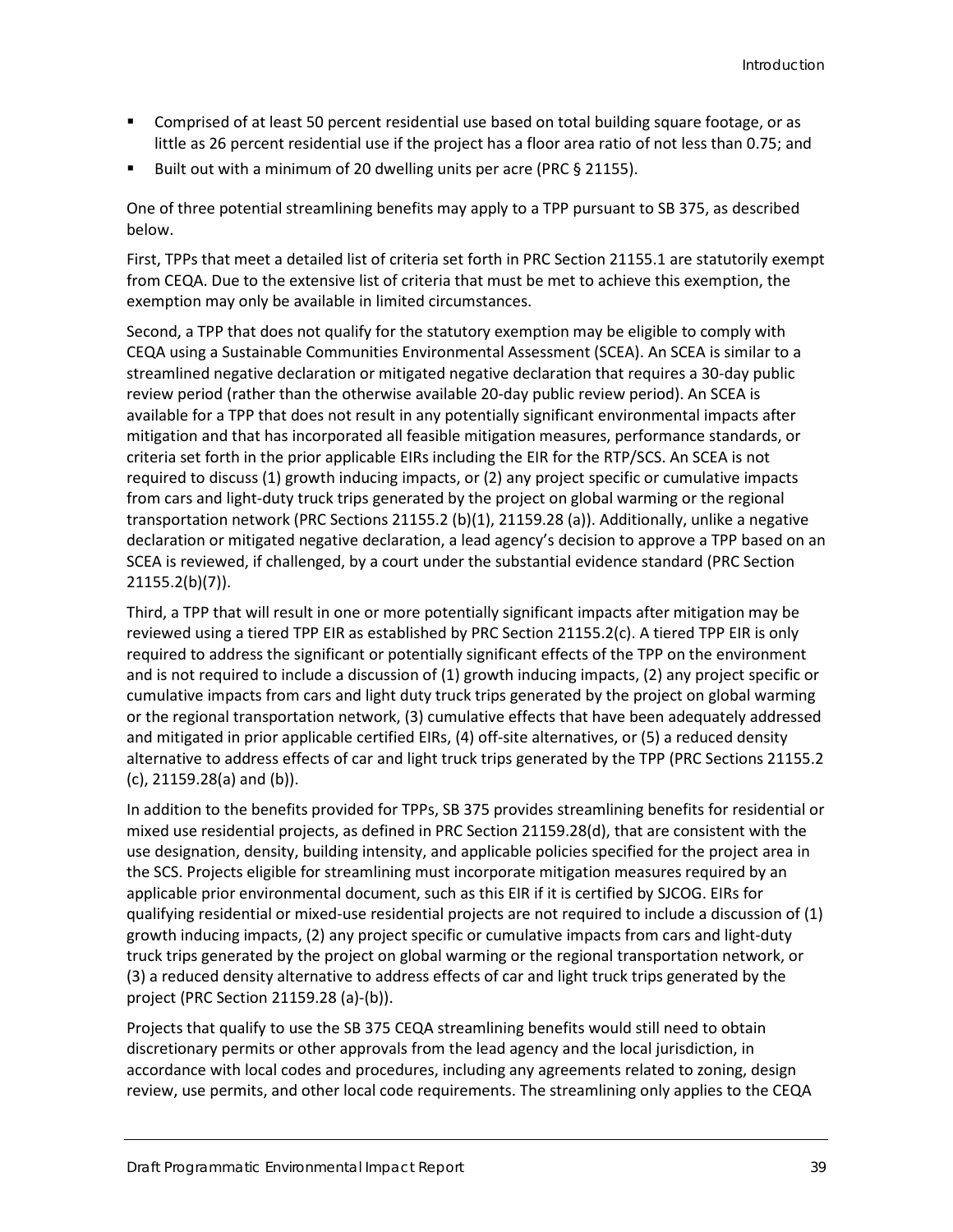processing of a project. Other development projects that do not fall into any of these categories could still use this EIR for other CEQA tiering benefits, as described in Section 1.3.1.5, *Other Tiering Opportunities*.

### *1.3.1.2 Streamlining Under SB 226*

In 2011, the legislature enacted SB 226 to establish additional streamlining benefits applicable to infill projects that are consistent with the requirements set forth in CEQA Guidelines section 15183.3 (PRC Sections 21094.5 (c), 21094.5.5). Residential, commercial and retail, public office buildings, transit stations, and schools are eligible for this streamlining provided they meet the following requirements: (1) are located in an urban area on a site that has been previously developed or adjoins existing qualified urban uses on at least 75 percent of the site's perimeter; (2) satisfy the performance standards provided in Appendix M of the CEQA Guidelines; and, (3) are consistent with the general use designation, density, building intensity, and applicable policies specified for the project area in either a sustainable communities strategy or an alternative planning strategy, with some exceptions.

For these projects, more significant effects, or if uniformly applicable, development standards, would substantially mitigate such effects. If this is not the case, then a Mitigated Declaration or, for TPPs, an SCEA may be prepared. If impacts cannot be mitigated through project changes, then an "Infill EIR" is prepared. An Infill EIR is only required to analyze effects on the environment that are specific to the project or to the project site and were not addressed as significant effects in a prior planning level EIR unless new information shows the effects will be more significant than described in the prior EIR (PRC Section 21094.5 (a)(1)). Moreover, an Infill EIR is not required to consider potentially significant environmental effects of the project that may be reduced to a less-thansignificant level by applying uniformly applicable development policies or standards adopted by the city, county, or the lead agency (PRC Section 21094.5 (a)(2)). The Infill EIR is not required to discuss (1) alternative locations, project densities, and building intensities, or (2) growth inducing impacts.

Unlike the CEQA streamlining benefits established by SB 375, the benefits created by SB 226 may apply to non-residential projects including qualifying commercial, retail, transit station, school, or public office building projects (CEQA Guidelines, Section 15183.3 (f)(1)).

## *1.3.1.3 Streamlining Under SB 743*

SB 743 (2013) (PRC Section 21099 and 2155.4) created an exemption from CEQA for certain projects that are consistent with a Specific Plan (see Public Resources Code Section 21155.4.) A Specific Plan is a local plan that contains specific policies and development regulations for a defined area such as a downtown core or along a transit corridor. The exemption applies if a project meets all of the following criteria:

- 1. It is a residential, employment center, or mixed use project;
- 2. It is located within a transit priority area;
- 3. The project is consistent with a specific plan for which an environmental impact report was certified; and
- 4. It is consistent with an adopted SCS or alternative planning strategy.

The exemption cannot be applied if the project would cause new or worse significant environmental impacts compared to what was analyzed in the environmental impact report for the specific plan. In that case, supplemental environmental review must be prepared.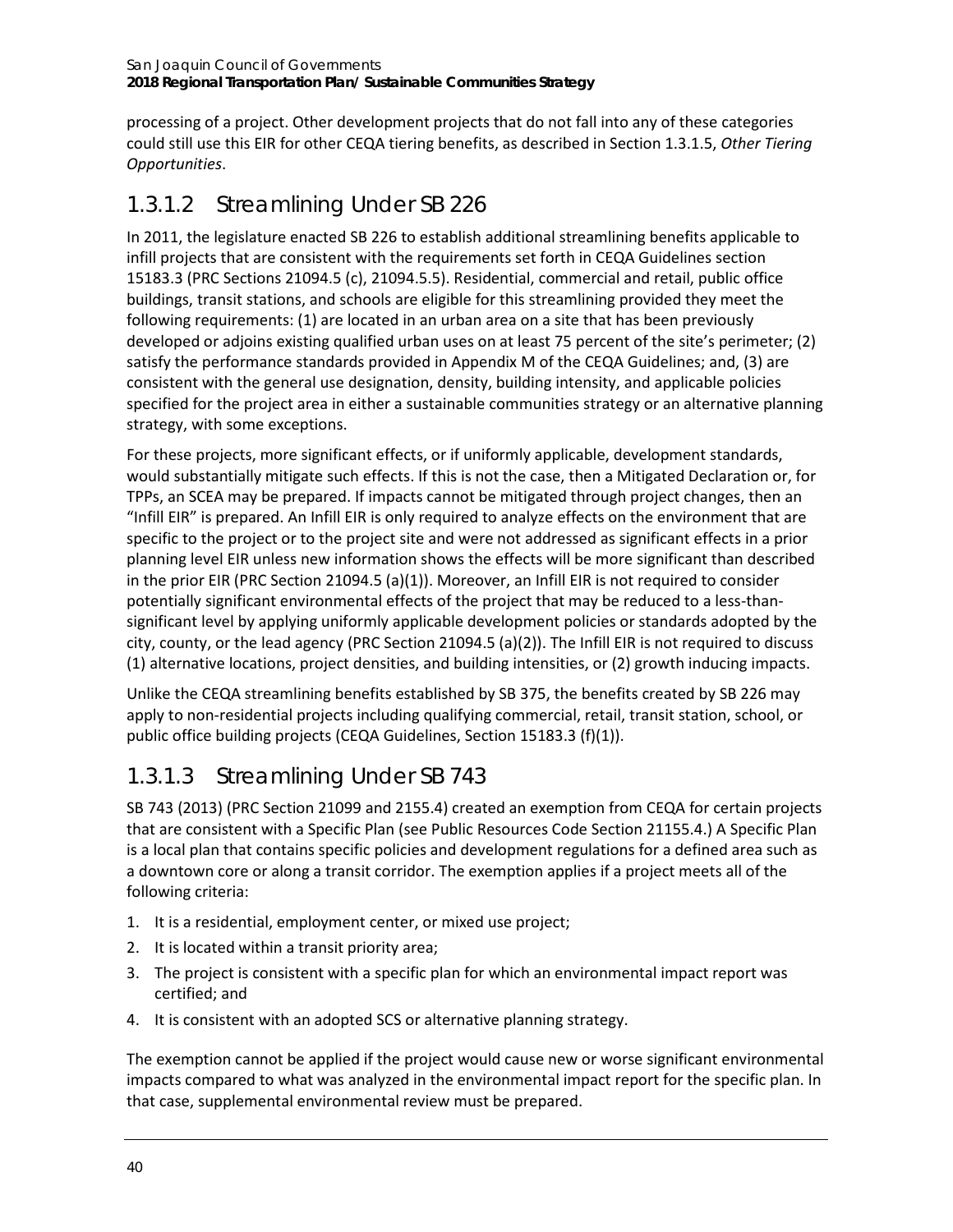SB 743 also specifies that aesthetic and parking impacts of residential, mixed-use residential, or employment center uses on infill sites within a TPA shall not be considered significant effects on the environment (see Public Resources Code Section 21099(d).)

#### *1.3.1.4 Other Tiering Opportunities*

Finally, for all other types of projects proposed to be carried out or approved by a lead agency within the region, the lead agency may utilize this EIR for the purposes of other allowed CEQA tiering (PRC Sections 21068.5, 21093-21094, CEQA Guidelines 15152, 15385). Tiering is the process by which general matters and environmental effects in an EIR prepared for a policy, plan, program or ordinance are relied upon by a narrower second-tier or site-specific EIR (PRC Section 21068.5). Moreover, by tiering from this EIR (if certified by SJCPG), a later tiered EIR would not be required to examine effects that (1) were mitigated or avoided in this EIR, (2) were examined at a sufficient level of detail in this EIR to enable those effects to be mitigated or avoided by site specific revisions, the imposition of conditions, or by other means in connection with the approval of the later project, or (3) constitute cumulative effects and were adequately addressed in this EIR (PRC Section 21094).

## 1.4 EIR Content and Format

This document includes discussions of environmental impacts related to several issue areas. The analysis of environmental impacts identifies impacts by category: significant and unavoidable, significant but mitigable, less than significant, and beneficial. It proposes mitigation measures, where feasible, for identified significant environmental impacts to reduce project impacts, identifying when impacts can be reduced to a less than significant level. The responsible agency for the each mitigation measure is also identified, as further described in Section 4.0. This EIR has been organized into seven sections. These include:

- 1.0 **Introduction**. Provides the project background, description of the type of environmental document and CEQA streamlining opportunities, and information about the EIR content and format.
- 2.0 **Project Description.** Presents and discusses the project objectives, project location, and specific project characteristics.
- 3.0 **Environmental Setting.** Provides a description of the existing physical setting of the SJCOG region, including a description of the regional transportation system, and discusses the EIR baseline and approach to direct and cumulative analyses.
- 4.0 **Analysis of Environmental Issues.** Describes existing conditions found in the project area and assesses potential environmental impacts that may be generated by implementing the proposed plan, including cumulative development in the region. These potential project impacts are compared to "thresholds of significance" in order to determine the nature and severity of the direct and indirect impacts. Mitigation measures, intended to reduce adverse, significant impacts below threshold levels, are proposed where feasible. Impacts that cannot be eliminated or mitigated to less-than-significant levels are also identified.
- 5.0 **Other Statutory Considerations.** Identifies the spatial, economic, or population growth impacts that may result from implementation of the proposed project, as well as long-term effects of the project and significant irreversible environmental changes.
- 6.0 **Alternatives.** Presents and assesses the potential environmental impacts of alternatives analyzed in addition to implementation of the proposed 2018 RTP/SCS.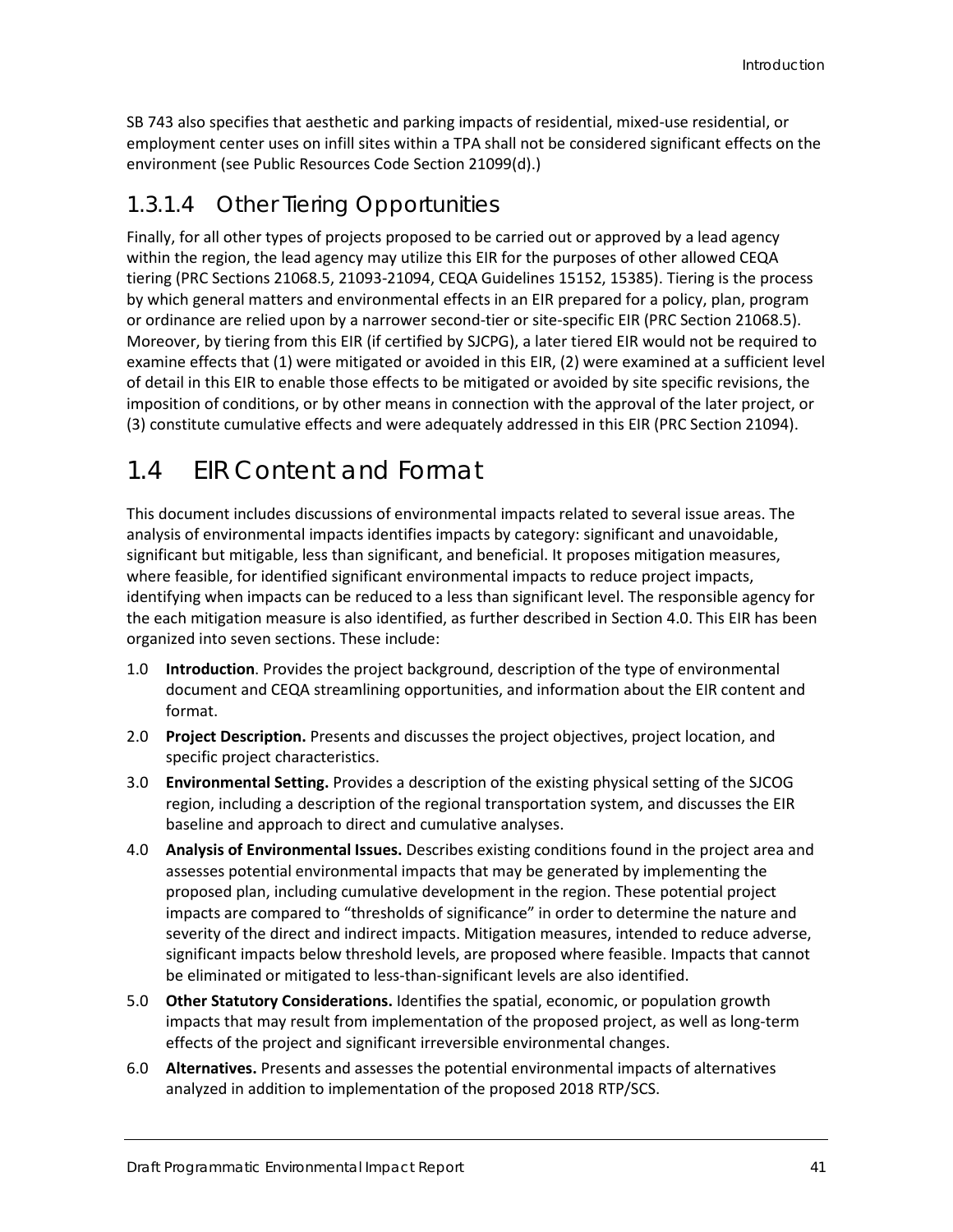7.0 **References and Preparers.** Lists all published materials, federal, State, and local agencies, and other organizations and individuals consulted during the preparation of this EIR. It also lists the EIR preparers.

## 1.5 CEQA Review Process

SJCOG as the CEQA Lead Agency is preparing this EIR to satisfy all requirements under CEQA and follow all process requirements including public review, response to comments, identification of significant and unavoidable impacts, and preparing a Statement of Overriding Consideration as necessary for the unavoidable impacts. This document is a Program EIR. Section 15168(a) of the *State CEQA Guidelines* states that:

"A Program EIR is an EIR which may be prepared on a series of actions that can be characterized as one large project and are related either: (1) geographically; (2) as logical parts in a chain of contemplated actions; (3) in connection with issuance of rules, regulations, plans, or other general criteria, to govern the conduct of a continuing program; or (4) as individual activities carried out under the same authorizing statutory or regulatory authority and having generally similar environmental effects which can be mitigated in similar ways."

The analysis in this EIR follows the below described process, as required under CEQA and shown in [Figure 1.](#page-9-0) The steps are presented in sequential order.

- 1. **Notice of Preparation (NOP) and Initial Study**. following state guidelines, SJCOG submitted a NOP to the State Clearinghouse who publicly released it on March 14, 2017 for a 30-day review period that ended on April 12, 2017. A scoping meeting was also held on March 21, 2017 at the SJCOG office.
- 2. **Draft EIR Prepared.** The Draft EIR must contain: a) table of contents or index; b) summary; c) project description; d) environmental setting; e) discussion of significant impacts (direct, indirect, cumulative, growth-inducing and unavoidable impacts); f) a discussion of alternatives; g) mitigation measures; and h) discussion of irreversible changes.
- 3. **Notice of Completion (NOC).** SJCOG, as the lead agency, has filed an NOC with the State Clearinghouse noticing agencies and the public that it has completed a Draft EIR and prepared a Public Notice of Availability of this Draft EIR as required under CEQA. As the lead agency, SJCOG will solicit input from other agencies and the public, and respond in writing to all comments received (Public Resources Code Sections 21104 and 21253). The public review period will be a minimum of 45 days.
- 4. **Final EIR.** SJCOG will prepare a Final EIR that includes: a) the Draft EIR; b) copies of comments received during public review; c) list of persons and entities commenting; and d) responses to comments.
- 5. **Certification of Final EIR.** Prior to making a decision on a proposed project, SJCOG will certify that: a) the Final EIR has been completed in compliance with CEQA; b) the Final EIR was presented to the decision-making body of the lead agency; and c) the decision-making body reviewed and considered the information in the Final EIR prior to approving a project (*CEQA Guidelines* Section 15090).
- 6. **Findings/Statement of Overriding Considerations**. For each significant impact of the project identified in the EIR, the lead agency must find, based on substantial evidence, that either: a) the project has been changed to avoid or substantially reduce the magnitude of the impact; b) changes to the project are within another agency's jurisdiction and such changes have or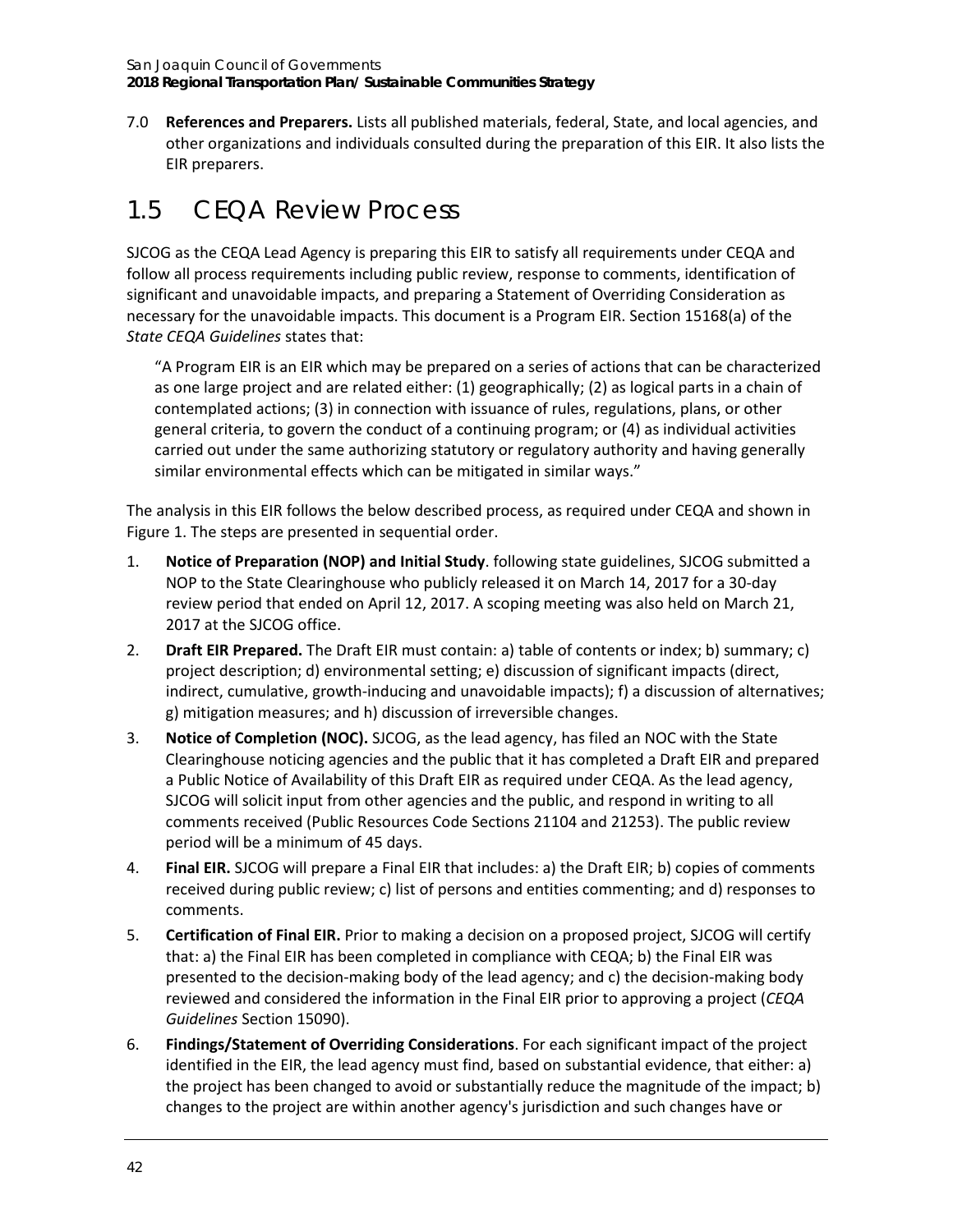should be adopted; or c) specific economic, social, or other considerations make the mitigation measures or project alternatives infeasible (*CEQA Guidelines* Section 15091). If an agency approves a project with unavoidable significant environmental effects, it must prepare a written Statement of Overriding Considerations that sets forth the specific social, economic, or other reasons supporting the agency's decision.

- 7. **Mitigation Monitoring Reporting Program.** When the lead agency makes findings on significant effects identified in the EIR, it must adopt a reporting or monitoring program for mitigation measures that were adopted or made conditions of project approval to mitigate significant effects.
- 8. **Lead Agency Project Decision.** The lead agency may a) disapprove the project because of its significant environmental effects; b) require changes to the project to reduce or avoid significant environmental effects; or c) approve the project despite its significant environmental effects, if the proper findings and statement of overriding considerations are adopted (*CEQA Guidelines* Sections 15042 and 15043).
- 9. **Notice of Determination (NOD).** SJCOG will file a NOD after deciding to approve a project for which an EIR is prepared (*CEQA Guidelines* Section 15094). SJCOG will file the NOD with the applicable County Clerks to be posted for 30 days and sent to anyone previously requesting notice. Posting of the NOD will starts 30-day statute of limitations on CEQA legal challenges (Public Resources Code Section 21167[c]).

## 1.6 Lead and Responsible Agencies

The *CEQA Guidelines* define lead and responsible, and trustee agencies. A lead agency is the public agency with principal responsibility for carrying out or approving a project; the lead agency prepares the CEQA document (CEQA Guidelines Section 15367). A responsible agency is an agency other than the lead agency with responsibility for carrying out or approving a project, and uses the lead agency's CEQA document in its decision-making (CEQA Guidelines Section 15381).

SJCOG is the lead agency for the 2018 RTP/SCS because it holds principal responsibility for approving the 2018 RTP/SCS. While no Responsible Agencies or Trustee Agencies are responsible for approvals associated with adoption of the RTP/SCS, implementation of projects identified in the RTP/SCS will require permits and approvals from Lead, Trustee, and Responsible Agencies, which may include the following:

- 
- 
- 
- 
- 
- 
- 
- 
- **San Joaquin Valley Air Pollution Control** District
- County of San Joaquin California Transportation Commission
- City of Escalon **California Department of Transportation**
- **City of Lathrop California Department of Fish and Wildlife**
- **City of Lodi California Department of Conservation California Department of Conservation**
- City of Manteca **Regional Water Quality Control Board**
- **Example 2** City of Ripon **City of Ripon 1999 City of Ripon Native American Heritage Commission**
- City of Stockton U.S. Army Corps of Engineers
	- City of Tracy U.S. Fish and Wildlife Service
		- Delta Stewardship Council